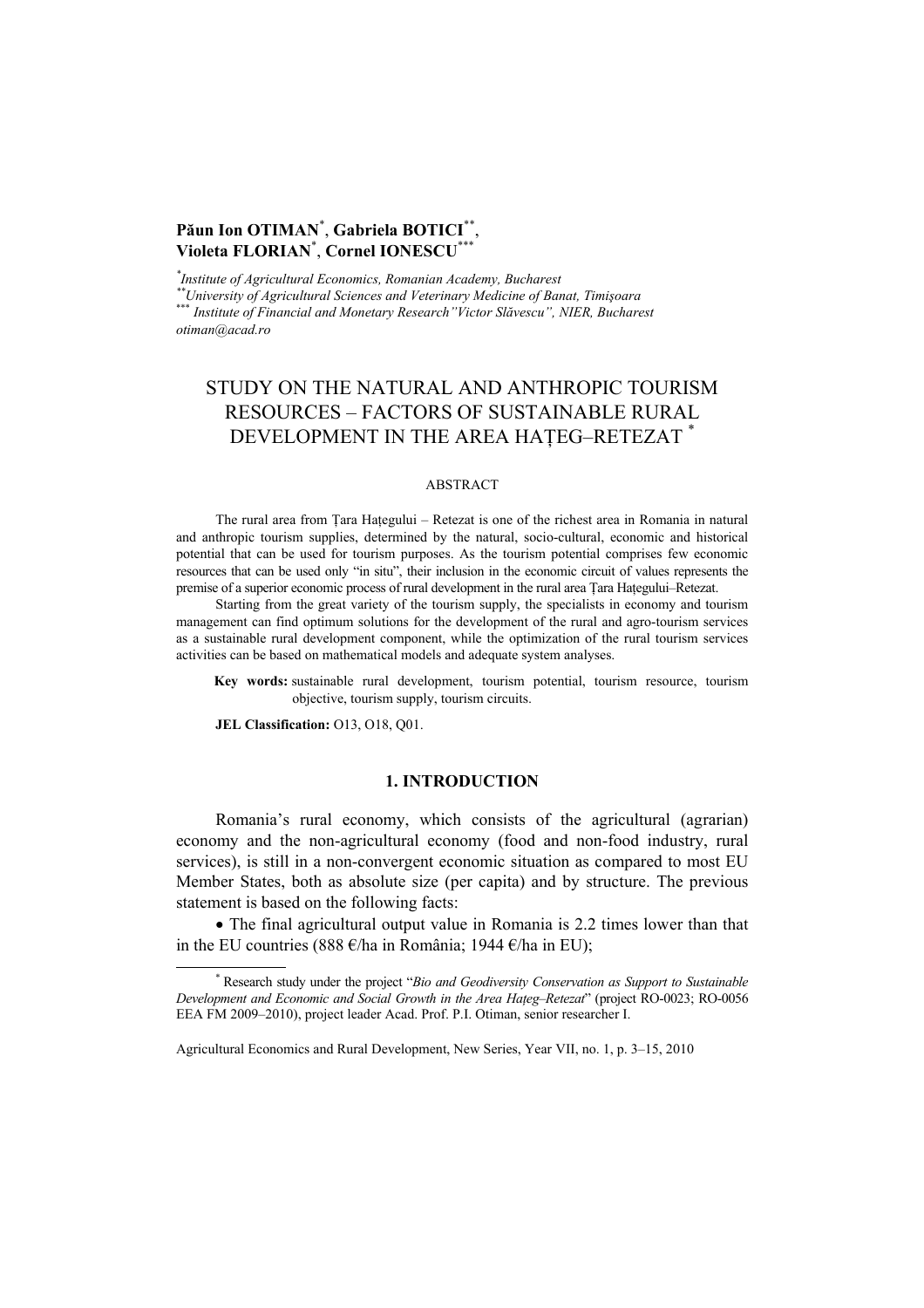• The commercial agricultural output value in Romania is 4 times lower as compared to that obtained by the EU farmers (426  $\epsilon$ /ha in Romania as against 1710  $\varepsilon$ /ha in EU);

• The endowment in assets on the Romanian agricultural holdings is 34 lower than in EU;

• The share of agriculture in rural economy is 4.3 times higher in Romania (60.5% in Romania as opposed to 14.1% in EU), which reveals the strong agrarian character of the Romanian rural economy;

• The share of services in the Romanian rural area in rural economy is only 9.8%, as opposed to 42.2% in EU (i.e. by 4.4 times lower);

• **Agro-tourism in EU accounts for 4.4% of the rural economy (14% of the total value of services), while in Romania agro-tourism represents only 0.1 % (about 1.1% of total services in the rural area)**.

Out of the above-mentioned indicators for the research study under the project "*Bio and Geodiversity Conservation as Support to Sustainable Development and Economic and Social Growth in the Area Hateg-Retezat*", one indicator stands out, i.e. the extremely low share of rural tourism in Romania's rural economy, as well as the insignificant contribution of this economic activity to the population's and rural communities' incomes. In this respect, in our research studies, we intended to present the tourism supply as potentiality of tourism development, in general, and of rural tourism, in particular, in the 11 communes and 92 villages from Ţara Haţegului.

The rural area from Ţara Haţegului, as one of the most endowed natural geographic and social-economic areas from Carpatii Meridionali, by its specific tourism supply potential, has a large and rich range of natural, historical, sociocultural and economic resources that can be used for this purpose. As the tourism potential comprises few economic resources that can be used only "in situ", their inclusion in the economic circuit of values represents not only a superior economic process of its exploitation but also an important factor in the sustainable development of the rural area from Tara Hategului – Retezat.

The natural tourism resources (the great variety of relief forms and the unequalled beauty of the natural landscape, from the glacier lakes to the high peaks of the Retezat and Ţarcului mountains), from the rich biodiversity (flora and fauna) to the unique geodiversity represented by the Dinosaur Geopark from Tara Hategului, the National Park Retezat and the Scientific Reserve, as "peaks" of the natural resources from this area. We found the most beautiful description of the National Park Retezat in the scientific writings of the Acad. Al. Borza, as a "sacred land for science, a sacred monument, a huge sanctuary of nature" (*A. Bavaru*, 2007).

From the point of view of the anthropic resources, few zones from Romania can be compared to Tara Hategului. An unencountered density of ancient Dacian remnants (Sarmisegetuza), Roman ancient monuments (Villa rustica), citadels and defense towers (Colţ, Nălaţvad, Răchitova), churches (Densuş, Sântămăria Orlea), castles and manor houses (Berthelot, Kendeffy) that belonged to the mediaeval civilization, the rural architecture, the ethnography and genuine folklore from Ţara Hategului represent exceptional tourism attractions in the area Tara Hategului–Retezat.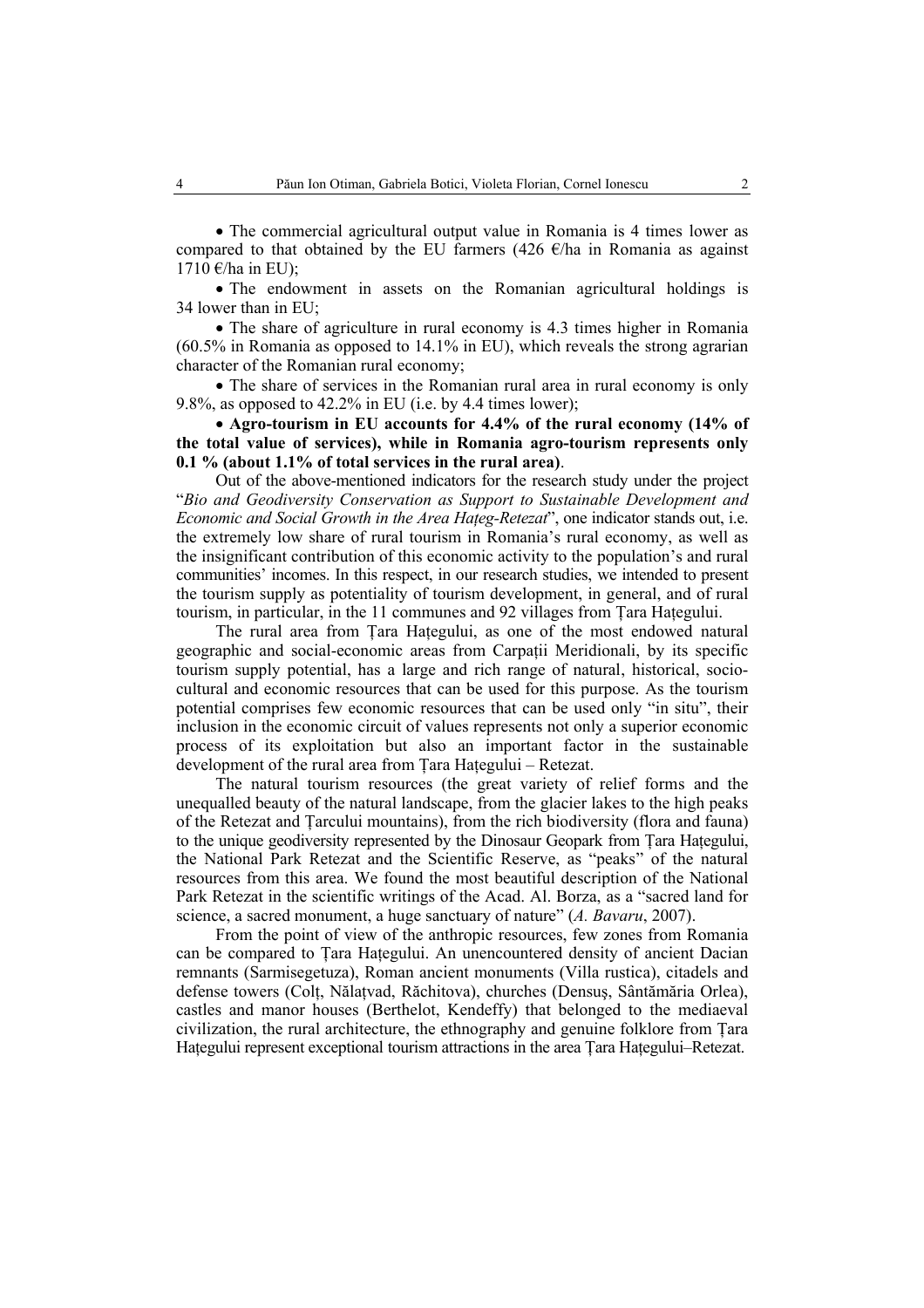#### **2. PRESENT STAGE OF RESEARCH**

Looking into the specialty scientific literature, we found out a conceptual and methodological "vacuum" in relation to the two main components of tourism: **1) the monitoring and evaluation (quantification) of the complex tourism potential** of rural localities (rural tourism) and, on this basis, **2) the management of supply optimization** (of tourism routes, circuits) in a certain rural area.

We discovered classifications with regard to the tourism potential (supply) typology in the literature, as follows: tourism ethno-folkloric villages, tourism villages of artistic and artisanal creation, tourism spa and landscape villages, tourism fishing or hunting interest villages, vine-fruit tree tourism villages, pastoral tourism villages, tourism sports villages (*G. Erdeli, A. Gheorghilaş*, 2006) as well as in a paper on the rural area from Tara Hategului: pastoral agro-tourism villages, fruit-tree tourism villages, agro-tourism villages with mixed character, tourism landscape villages, tourism villages with cultural-historical potential, tourism villages – starting base for mountain climbing, support villages for the dispersion area of the vacation houses, support villages for the transit tourism (mountain, alpine tourism), villages with economic objectives of tourism interest (*N. Popa*, 1999). N. Popa goes even further, stating the fact that *"the hierarchy of the tourism villages from Ţara Haţegului had in view the extent in which the rural communities could get organized so as to put into value the local potential and to generate mostly important tourism flows"*.

The author of the above-mentioned study feels the need to establish a hierarchy of the tourism villages from the area Hateg depending on "**the local rural tourism potential**" (rural is the term added by us), and to generate the "**tourism flows**". The author next differentiates the following villages in Ţara Haţegului: **villages with precarious tourism infrastructure** (55 sate), **villages with satisfactory infrastructure** (14 villages) and **villages with obvious tourism development perspectives** (10 villages); the classification was based upon two factors, namely: transport infrastructure and habitat quality (the present factors) and the quality of natural resources (supply) and anthropic resources (potential factors).

#### **3. RESEARCH METHOD**

#### **3.1. Methodological conceptualization**

Starting from the previously mentioned research study, we find it necessary to make a methodological conceptualization of the monitoring and quantification of the tourism potential of rural settlements  $(A<sub>i</sub>)$ , in different tourism zones (areas)  $(Z_k)$ , starting from two basic requirements in this field:

• **Sustainable (prioritized) development of the zones and villages** with natural and anthropic potential for **rural tourism and agro-tourism**;

• **Optimization of the rural and agro-tourism management activities** in the rural tourism zones and localities.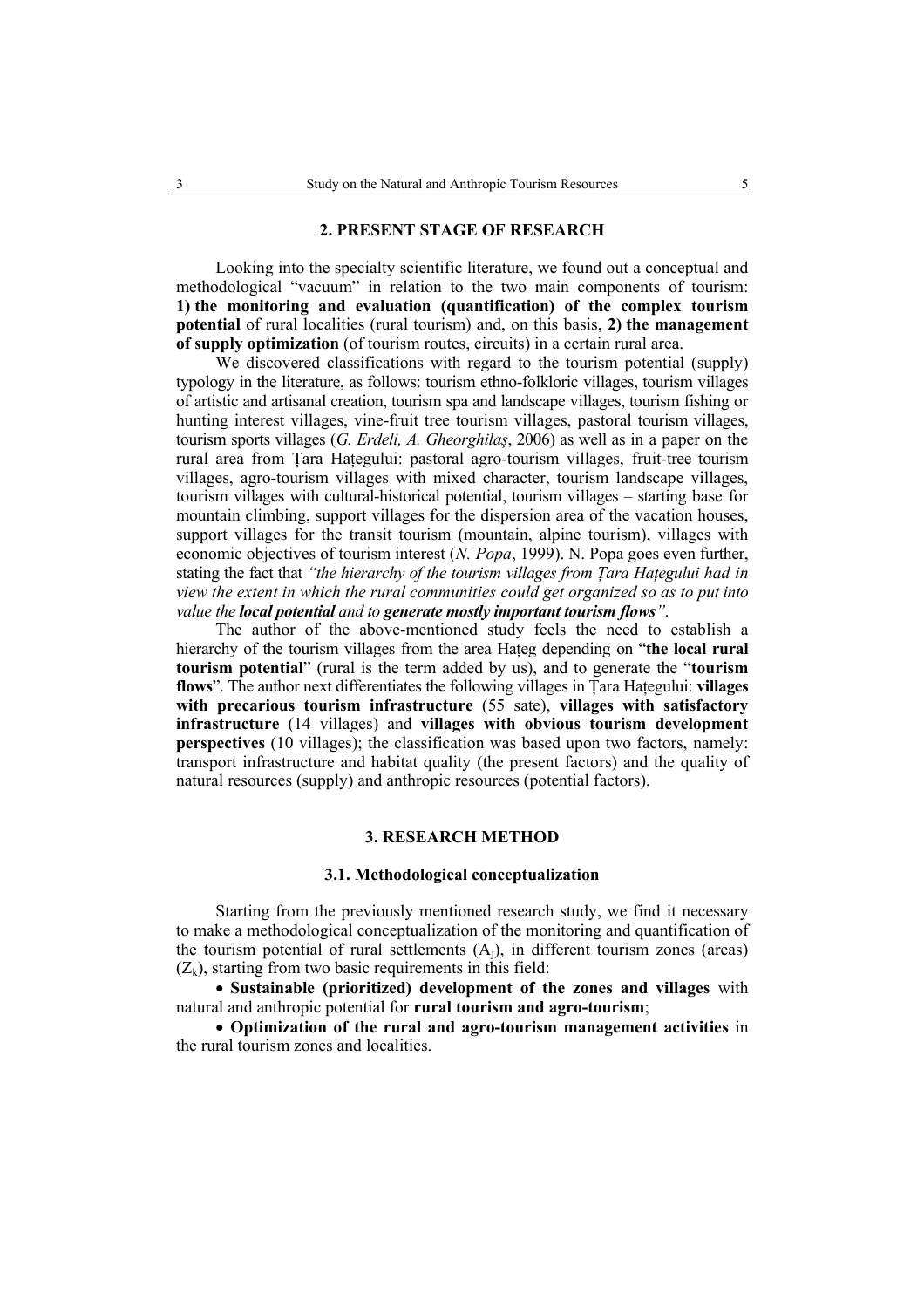From the point of view of targeted objectives (evaluation – quantification) with regard to the complex rural tourism potential of villages and supply optimization (tourism routes, flows, circuits), we also consider that certain terminological classifications are necessary (insufficiently specified in the specialty literature), in relation to the following categories: **tourism potential, tourism resource, tourism objective, tourism supply, tourism infrastructure**.

**The tourism potential** of a zone (locality) consists of all the natural and anthropic resources and the tourism infrastructure existing in the respective rural area structure.

**The tourism resource** represents "suitable (potential) tourism resources to be visited" and "possible (present) tourism attractions to be directly exploited through tourism activities" (*Mariana Ramona Ciolac*, 2009), found in the rural area under the form of tourism objectives (natural or anthropic) or as "raw materials" used in the production of different tourism products".

**The tourism supply** is a commercial (economic) term included in a rural tourism program (plan) or in a tourism circuit. In general, the tourism supply comprises several thematic tourism objectives (pastoral roads, glacier lakes, dinosaur nests, the plum brandy or wine route, the old churches route, etc.)

**The tourism objective,** in our vision, represents a natural or anthropic entity that is well-delimited in space, being a permanent tourism attraction (the Church from Densuş, the Retezat mountain range, the mountain pastoral life, the plum brandy traditional distillery from Răchitova, the households that prepare the traditional sausages *virşli* from Sălăş etc.).

**The tourism infrastructure** comprises the existing and/or necessary technical facilities for the general and tourism organization management of the rural territory, localities and houses.

## **3.2. The mathematical model for the evaluation and quantification of the rural tourism potential**

**The sustainable development of the zones and villages for rural tourism and agro-tourism** is based upon the evaluation and monitoring of the tourism potential of the zones starting from the classification of tourism resources or objectives. In most countries, the tourism resources and objectives are classified into three classes\* (three stars or classes 1, 2, 3).

Starting from the tourism resources present in a certain rural locality  $(A<sub>i</sub>)$  and its classes,  $r_i$ ,  $r_i \in [0,1,2,3]$ , where:

 $r_i = 0$ , non-existing resource

 $r_i > 0$ , existing resource of class 1,  $r_i = 1$ ; class 2  $r_i = 2$ ; class 3  $r_i = 3$ ,

 <sup>\*</sup> <sup>\*</sup> In reference to the classification of tourism resources or objectives, we must make a specification so as not to create a confusion in their classification, by three levels (three stars) with the classification of tourism establishments (hotels, motels, chalets, resorts, which is made by five levels).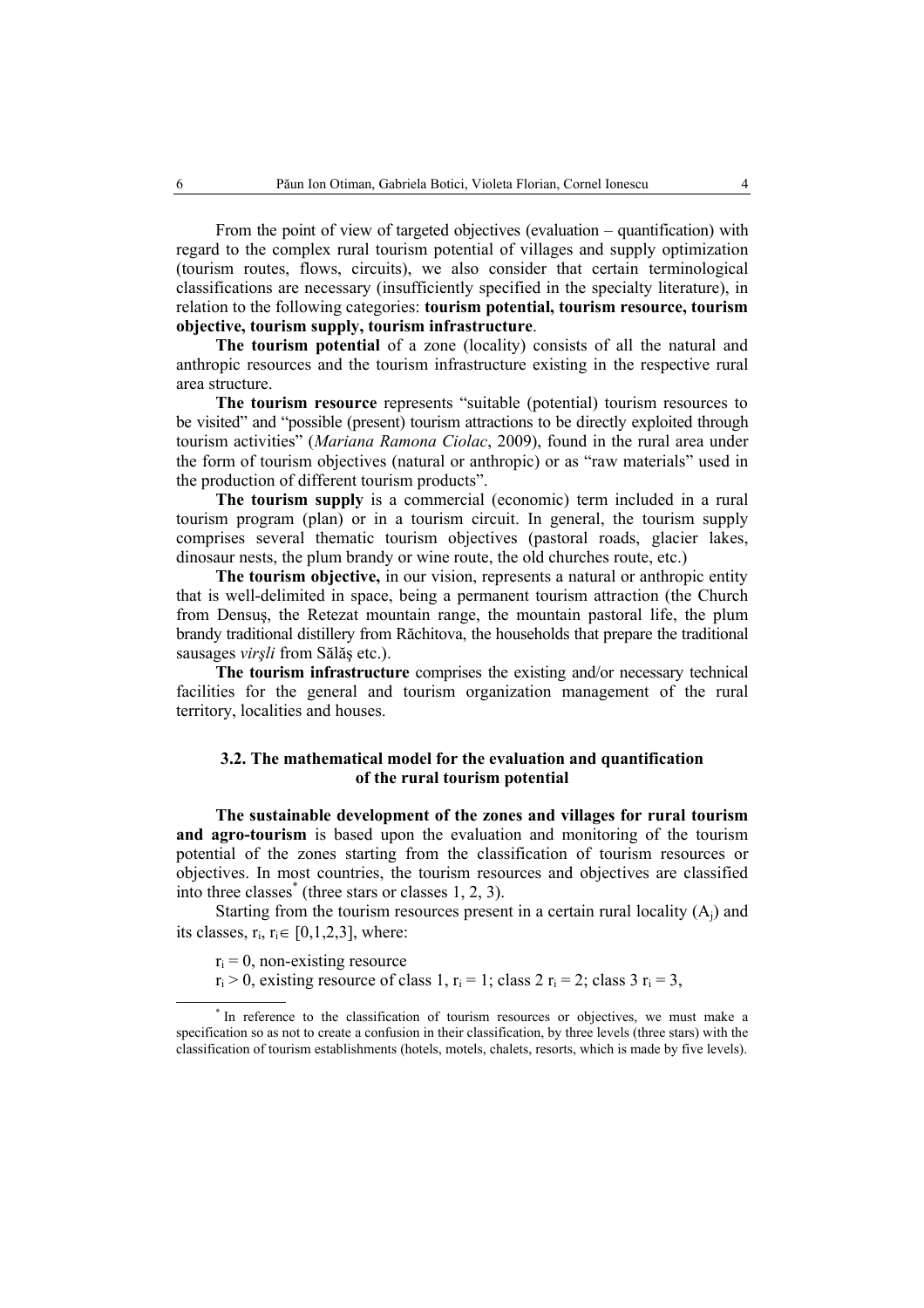its tourism potential is calculated:

$$
P(A_j) = \sum_i r_i
$$

The tourism potential of zone  $P(Z_k)$  is obtained by the relation:

$$
P(Z_k) = \sum_j (A_j) = \sum_i \sum_j r_{ij}, \quad i = 1, 2, \dots, m; \quad j = 1, 2, \dots, n
$$

The calculation elements of the rural tourism potential of a certain rural locality  $(A_i)$  function of the tourism resources  $r_i$  lie in the resources matrix:

$$
r_{ij} = \begin{pmatrix} r_{11} & r_{12} & \dots & r_{1n} \\ r_{21} & r_{22} & \dots & r_{2n} \\ \dots & \dots & \dots & \dots \\ r_{m1} & r_{m2} & \dots & r_{mn} \end{pmatrix}
$$

The rural settlement with maximum tourism potential is obtained by: *max*  $P(A_i)$ ,  $i = 1, 2, ..., n$ 

The hierarchy of rural settlements results from:

$$
P(A_1) > P(A_2) > ... > P(A_n)
$$

The management optimization of the tourism activities is obtained by the same algorithm, starting from their tourism objectives  $o_i > 0$ ,

$$
M(A_j) = \sum_{i} t_i
$$
  

$$
t_{ij} = \begin{pmatrix} t_{11} & t_{12} & \dots & t_{1n} \\ t_{21} & t_{22} & \dots & t_{2n} \\ \dots & \dots & \dots & \dots \\ t_{m1} & t_{m2} & \dots & t_{mn} \end{pmatrix}
$$

Starting from the tourism objectives  $t_i>0$  from each tourism locality  $A_i$ , in the zone  $Z_k$ , optimum zonal thematic itineraries can be established:

$$
D = \max \sum_{i} \sum_{j} t_{ij} , i = 1, 2, ..., n; j = 1, 2, ..., m.
$$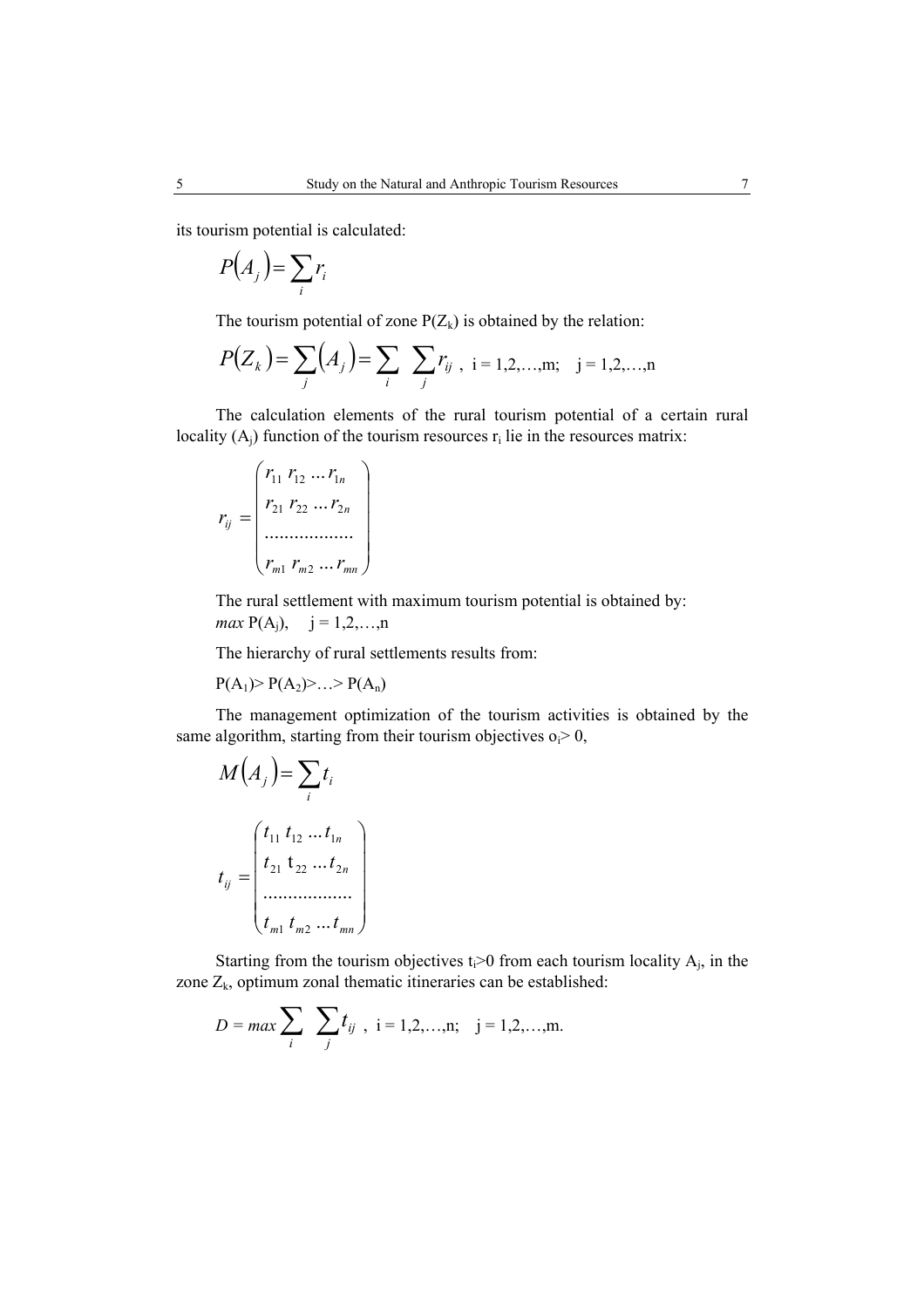## **4. OBTAINED RESULTS**

## **4.1. Typology of villages from Ţara Haţegului by rural tourism resources, objectives and infrastructure**

The different types of rural tourism were established in Ţara Haţegului according to the **natural and anthropic resources, the tourism objectives and the tourism infrastructure** existing in the rural area.

The tourism types (forms) practiced in Ţara Haţegului (*Popa, N.*, 1996) are the following: mountain tourism, cultural, spiritual and scientific tourism, week-end tourism, transit tourism and agro-tourism.

• **The mountain tourism** has the largest coverage, determined by the exception natural resources provided by the mountain ranges Retezat, Ţarcu, Şureanu and the mountains Poiana Ruscă. The Retezat Massif is by far the "royal" resource from Tara Hategului due to the unequalled natural beauty of the Retezat National Park, the Gemenele Scientific Reserve, with the 40 peaks of over 2,000 m and the 12 peaks over 2,300 m, as well as the 82 glacier lakes. A mountain tourism variant is represented by the **winter sports tourism** on the ski track equipped with cable transportation at the Râuşor (Râu de Mori) or as the **nautical sports tourism** on the accumulation lake on the river Râul Mare. Due to the wilderness and spectacular character of the mountain massifs, in recent times a kind of sports tourism has been practiced that is extremely harmful to the environment, landscape and tranquility of the mountains, i.e. **enduromania** (extreme sports involving autocross or motocross circuits on rough land). This kind of mountain sports tourism is increasingly contested by both local people and ecologists, forestry people and tourists who enjoy the peacefulness and beauty of natural landscape.

• **The cultural, spiritual and scientific tourism** developed on the basis of the cultural and architectural objectives, (ancient and mediaeval) archaeological remnants, churches, natural parks and scientific reserves provided by the rural settlements and areas from Tara Hategului.

A particular place in the scientific tourism is held by the rich biodiversity (mainly in the Retezat massif) and geodiversity (Dwarf Dinosaur Geopark from Tara Hategului).

The historical objectives, such as the Dacian Amphitheatre from Sarmisegetusa, Roman remnants (villa rustica), mediaeval castles (manor houses) from Sântămăria Orlea, Berthelot (under full reconstruction), Nalaţvad, Densuş, the citadels from Suseni-Colti, Răchitova, Crivadia, Sălasu de Sus etc.

The mediaeval churches, the churches from Densuş in the first place (the oldest in Romania), from Sântămărie-Orlea, Nucşoara, Peşteana, Ostrov, Suseni from the  $13<sup>th</sup>-15th$  centuries, are special attractions for the tourists eager to get familiar with Christian spirituality.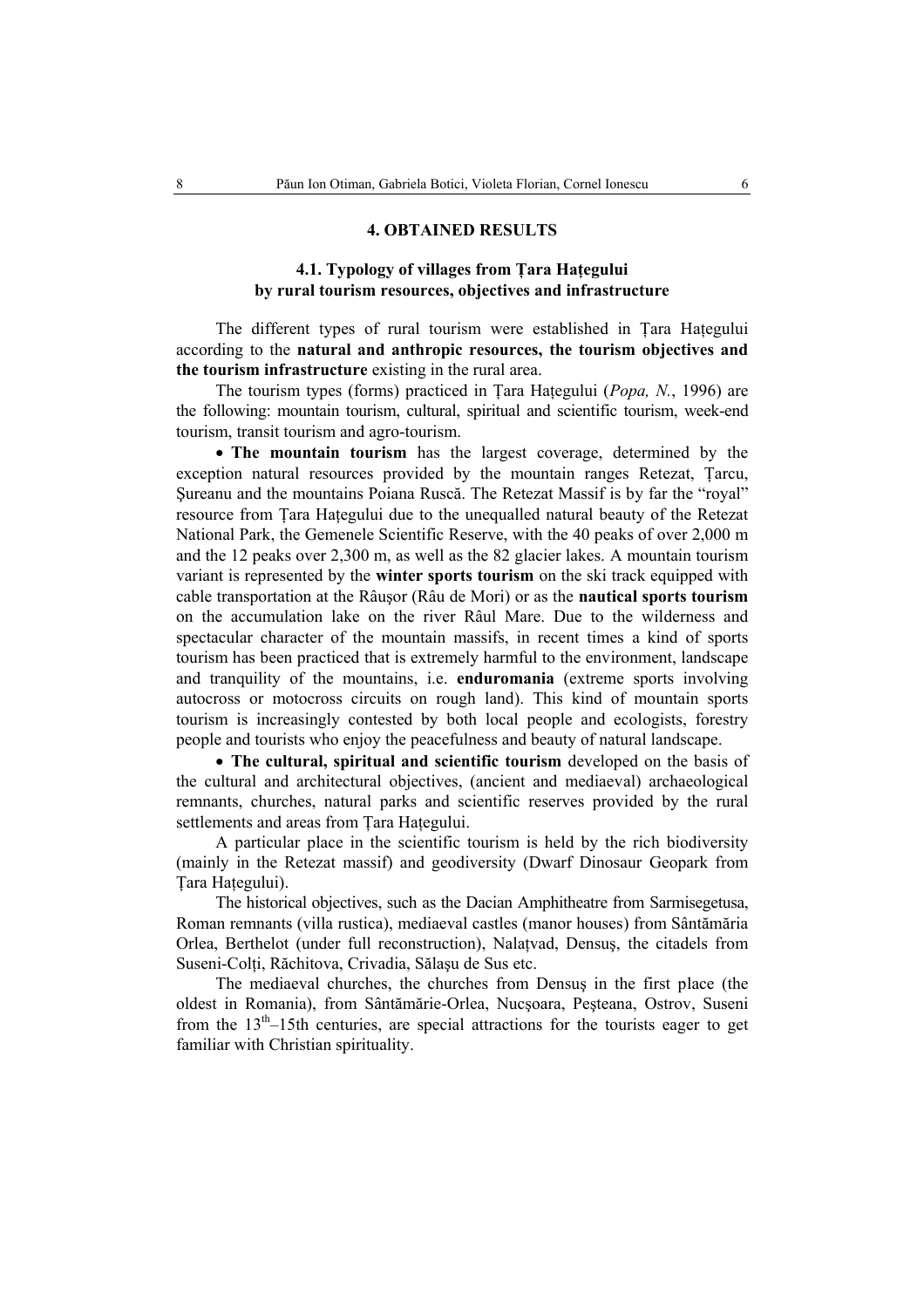The ethnographic and folkloric patrimony, based upon the rich folk traditions and customs (traditional mountain fests and the agrarian and pastoral rites), the folk songs, dances and popular costumes, local cuisine (traditional sausages *virşli* from Sălaşu, sheep and goat cheese (*telemea*) plum-brandy from Răchitova, bee honey, wild berry jam and more recently, truffles) are part of the exceptional supply in Tara Hategului.

• **The week-end tourism** is, in our opinion, the most common form of tourism in Ţara Haţegului at present. The development of tourism boarding houses and of the vacation houses both in the area Clopotiva – Râul Mare – Gura Zlatna (over 100 boarding houses and vacation houses), the valley of the Râuşorului river and in many other areas (almost in all the villages at the foot of the Retezat, Şureanu, Ţarcu, Poiana Ruscă mountains) made it possible to enjoy the week-end getaways. The week-end getaway is common with many families from Deva, Hunedoara, Petroşani (the Jiului river valley), Orăştie, Caransebeş, Lugoj and even Timişoara, who still have their parents' houses in Ţara Haţegului. Many week-end houses, in case they also have their own household (a vegetable garden round them, fruit-trees, vineyard and animals), are also used under the form of hobbyfarms, which are well-known in Western Europe.

• **The transit (or intermediary) tourism** is practiced by the tourists who are on a larger tourism circuit, such as Banat-Tara Hategului–Valea Jiului–Oltenia or Banat–Ţara Haţegului–Deva-Hunedoara. In transit in Ţara Haţegului, both the tourists who travel in this area for the first time and the tourists who frequently go through Tara Hategului cannot resist the temptation of going to Sarmisegetusa, Densuş, Retezat, Sântămăria – Orlea, Sălaşu or Berthelot.

• **The agro-tourism** in Ţara Haţegului is rather a potentialiy than a reality. The agro-tourism potential in Tara Hategului stems from the beauty and peacefulness of the villages and rural households, the future endowment for the land management projects, the wide range of agricultural production activities (field crops, fruit-tree farming, pastoral activity in the summer time), natural landscape attractiveness from the villages and the agrarian traditions specific to each rural locality. Yet, agro-tourism development and generalization presupposes the reshaping of rural infrastructure and adequate equipment with tourism facilities on the agro-tourism households (farms). Besides the equipment with facilities on the agro-tourism households (farms) and the rural infrastructure improvement for agro-tourism development, a promotional tourism management is also necessary, as well as the development of tourism information networks that should bring the agro-tourism supply closer to the demand, the agro-tourism promotion as a form of educational tourism for school-children (and even for the inhabitants) from the cities who do not sufficient things about life in the countryside and the activities from agriculture, fruit-tree farming, dairy cow raising, sheep raising, rural traditions and customs, etc.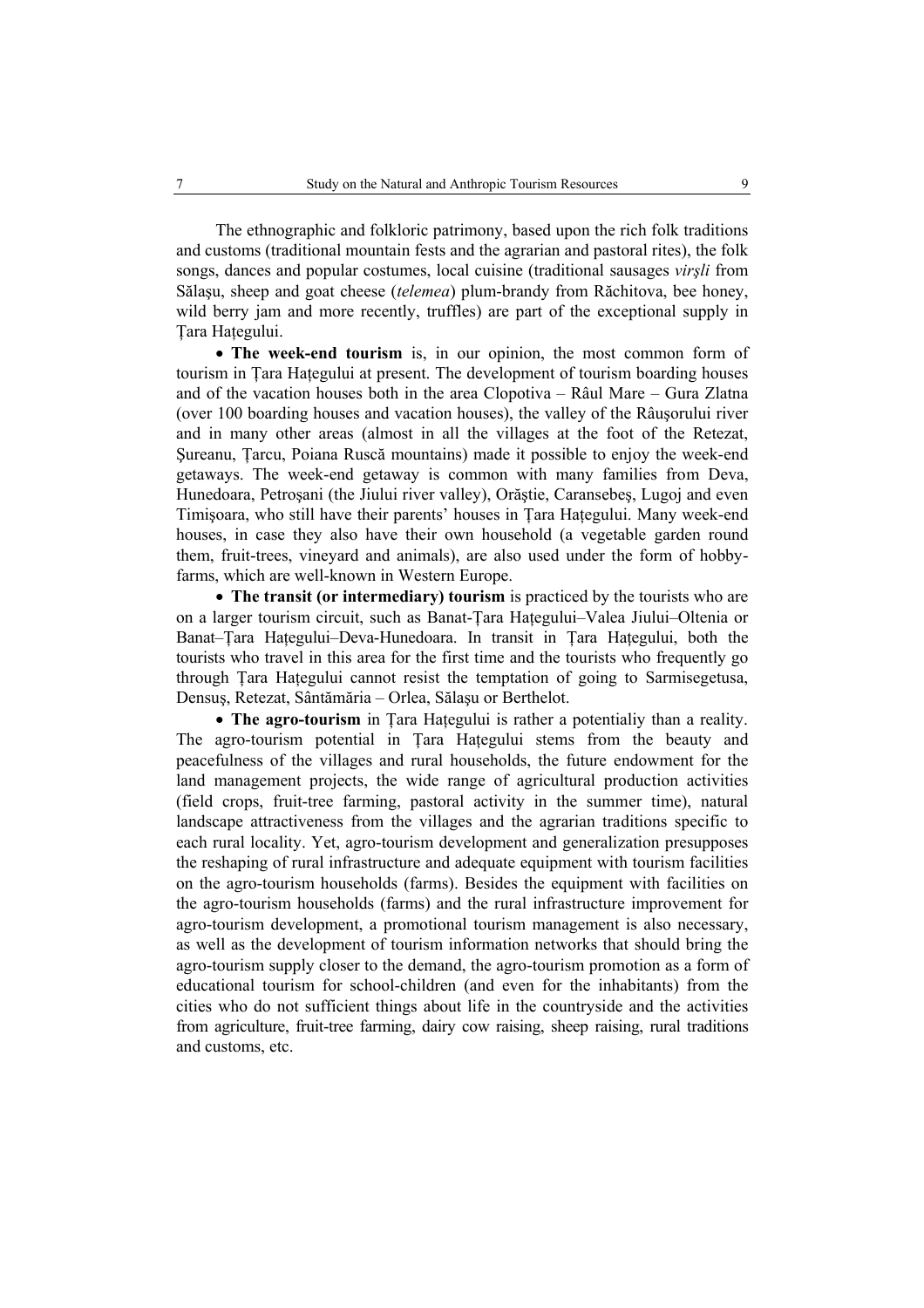## **4.2. Characterization of rural tourism (and agro-tourism) in the localities from Ţara Haţegului–Retezat**

Even since the first half of the 20th century, scientists appreciated the beauty and importance of the area Hateg–Retezat: "*Transylvania is extremely beautiful*, *but the most beautiful part of it is this very corner that has been called Ţara Haţegului since old times" (Nicolae Iorga)* and "*What a rich and great amount of Romanian local civilization is gathered in a single mountain village, in that priceless living ethnographic museum, called Ţara Haţegului*" (*Dimitrie Gusti*).

Among the rural economy branches from Ţara Haţegului, rural tourism has developed the most after 1989. The rural tourism development premises in this area were anticipated even since the sociological research works conducted by the royal student teams of the Romanian Institute for Social Studies managed by D. Gusti: *"At Gura Zlata, the valley opens up. From the right side, the Zlata "impetuously" comes from the foot of the Retezat mountain and flows into the river that changed its name from Lăpuşnic into Râul Mare (the Great River) at Vadul Apelor. At the confluence with the Zlata, the valley opens up like a round piece between the mountains. It is there that the academician Brătescu-Voineşti built his house, laying the foundation of a future balneary resort"* (*I. Conea*, 1935).

On the Râului-Mare river valley, from the Zlatna confluence with the Lăpuşnicul river (from Brătescu-Voineşti's house) to the exit from the mountain pass, on a 20 km distance, over 100 agro-tourism boarding houses and vacation houses have been built, meeting the sociologist and geographer I. Conea's expectations.

Before we characterize from the tourism point of view each rural locality (commune) and its sustainable rural development potential, we shall generally assess the rural tourism activity in the zone Hateg–Retezat, on the basis of the five first-size (three star) tourism objectives:

1. The Colony Ulpia Traiana Augusta Dacia Sarmisegetuza (sec I d.C.);

2. The historical monument Church Densuş (13th century);

3. Retezat National Park – Gemenele Scientific Reserve

4. Dwarf Dinosaur Geopark Haţeg–Retezat;

5. Cetatea Colţ (Citadel Colţ) – the castle from the Carpathians, in the village Suseni, commune Râu de Mori (14th century).

All the above-presented tourism objectives, as part of different classes of main tourism resources (attractions), as it can be noticed in the case of the five objectives (historical, spiritual-religious, architectural, paleontological (geodiversity), natural (biodiversity) and landscape, represent an extremely important and attractive tourism route for the tourists who visit the area Tara Hategului–Retezat.

**The commune Râu de Mori,** consisting of 10 villages and a hamlet, became well-known both in the country and abroad due to two objectives of main tourism interest: **Cetatea Colţ** from the village Suseni, mediaeval fortress built in the 14th century, known from Jules Verne's novel "*The Castle from the Carpathians*" and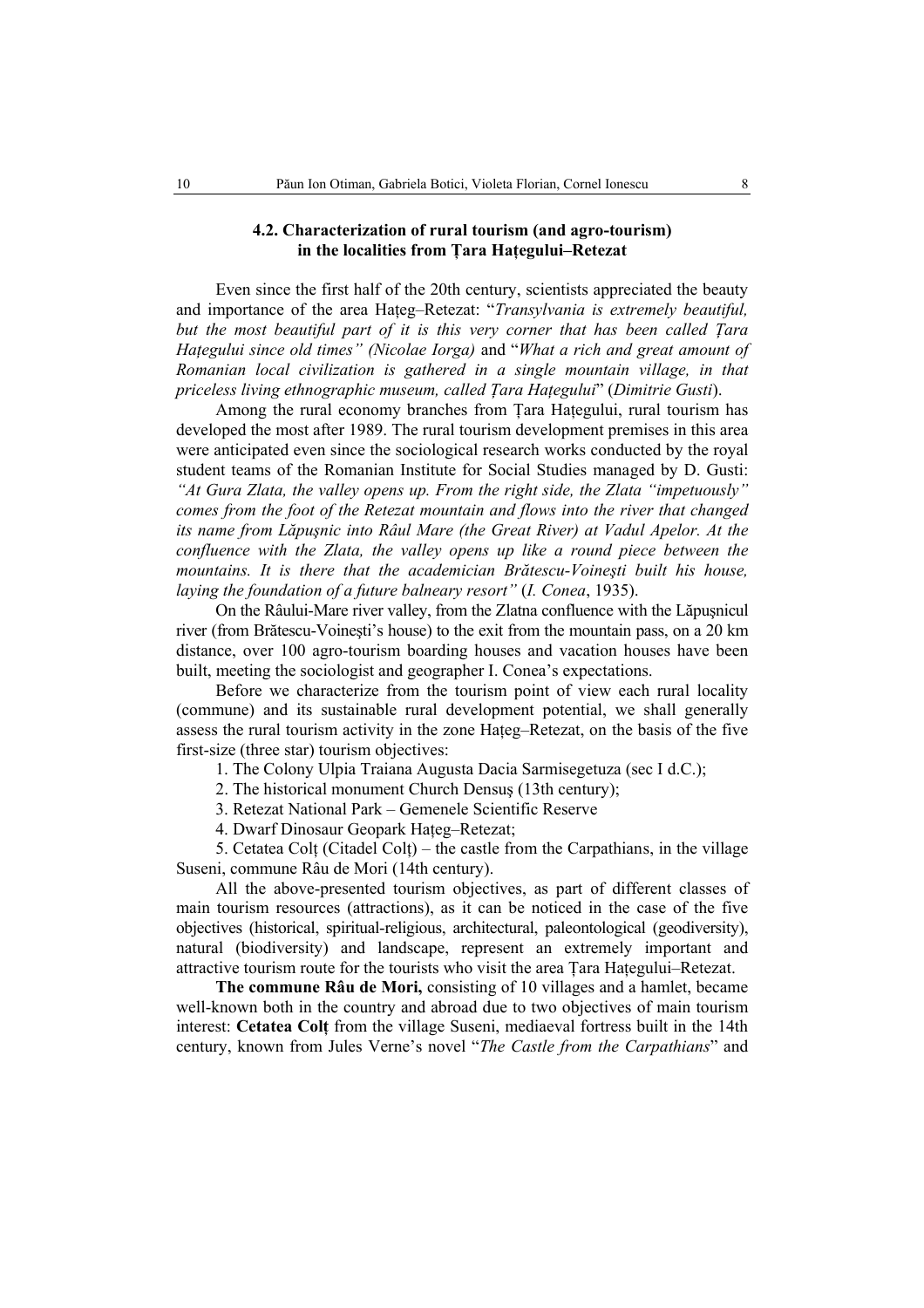**Retezat National Park** with a total area of 38,047 ha (the oldest in the country, established by Acad. Alexandru Borza in the year 1935, when its area totalled 13,000 ha), out of which the Scientific Reserve Gemenele, under the protection of UNESCO and of the Romanian Academy.

The two tourism objectives, undoubtedly of main interest (three stars) are not sufficiently put into value from the tourism point of view, as well as from the point of view of protection against a "wild" tourism.

Besides these two tourism objectives, there are also some other objectives of tourism interest in the commune Râu de Mori: the tourism resort Râul Mare, with more than 100 boarding houses, chalets and vacation houses (on the 20 km distance of the defile), the resort Râuşor with ski track with ski lift, with many (over 60) hotels, boarding houses, chalets and vacation houses for accommodation, the church Colţ (14th–15th century), the orthodox church from Ostrov (historical monument from the 14th century), the orthodox church Râu de Mori (attested in the documents in the year 1526), the ruins of the noble court of the Cândea family (14th–15th century, featuring a high degradation level), the calcareous rocks from the botanical reservation from Faţa Fetii, the accumulation lake and dam from Gura Apei, the downstream hydro-technical system Clopotiva, the pastoral mountain traditions and customs from Clopotiva etc.

**The commune Densuş.** The name of the commune Densuş, consisting of seven villages, is related to the famous family of intellectuals Densuşianu (with two members of the Romanian Academy). In the commune, the tourism objective of the highest historical and spiritual value for the Romanian Orthodox Church (three-star) is **the orthodox church – historical monument Saint Nicholas** from Densuş, dating from the 12th–13th century; the great historian Nicolae Iorga considered the church as "*unequalled in Romania*". According to certain historical interpretations, the church was built up on the place of a former ancient temple dedicated to Zamolxis, in other opinions to the god Mars, with the materials brought from Sarmisegetusa Ulpia Traiana.

In the commune Densuş, at Peşteana, we find the orthodox church Sfântul Proroc Ilie from the 13th–14th century, built with stone from Sarmisegetusa Ulpia Traiana, the mediaeval monument church Peşteana, from the 15th century, the Village Museum Peşteana and the botanical reservation the Moor from Peşteana, oligotroph moor with plant populations of *Drosera rotundifolia* (the common sundew), a glacier relict species.

**The commune General Berthelot** is intimately linked to two historical names (the family Nopcea-Nopsca and the general Henri Mathias Berthelot) and an institution (the Romanian Academy) of first importance in the gallery of famous persons and institutions from Romania.

The commune General Berthelot has the following five villages in its structure: General Berthelot (former Fărcădinul de Jos until 1923, General Berthelot in the period 1923–1948, Unirea 1948–2001, which regained the name General Berthelot in 2001), Tuştea, Crăguiş, Fărcădin (former Fărcădinul de Sus until 1923) and Livezi.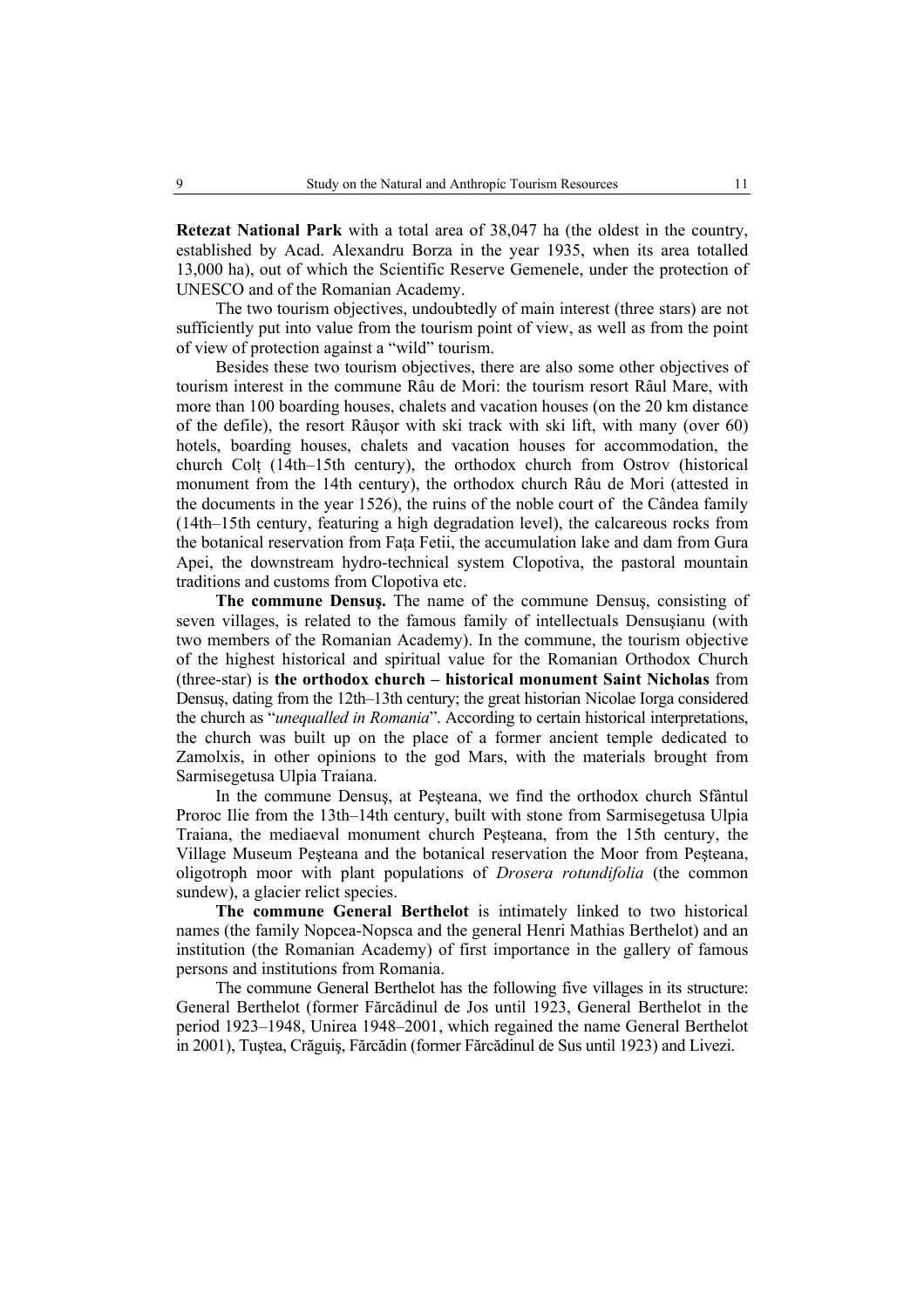There are two main tourism and scientific objectives in the commune General Berthelot: the **Manor House Berthelot**, built in the year 1762 by the family Nopcsa, into the ownership of the French general Berthelot in the period 1923– 1926, donated to the Romanian Academy, which had it into its ownership in the period 1926–1948 and recovered by the Academy after the year 2001; at present, it is under full reconstruction, with the destination of *Research Center in geo, biodiversity and sustainable rural development in the area Haţeg-Retezat* **of the Romanian Academy** and **the paleontological reservation with dwarf dinosaur bones and eggs from Tuştea**.

**The commune Sântămărie Orlea** is attested in the documents since 1363, and is linked to Iancu de Hunedoara's name, who, in the year 1447, offered the locality as a gift to the brave sons of Ion Cânde, with function of fair and customs house.

The commune consists of nine villages (Sântămărie Orlea, Balomir, Bărăştii Haţegului, Bucium Orlea, Ciopla, Sânpetru, Subcetate, Vadu and Nălaţ).

The commune Sântămărie Orlea has a multitude of tourism objectives, the most important being the following: the reformed church from Sântămărie Orlea, built up in Gothic style in the 12th century, documentary attested in the year 1363, the castle Kendeffy, built in Baroque style in the year 1782, the Haţegului Fortress in the village Subcetate, Saint George Church (14th century) from Sânpetru, Villa rustica Grindanu - Sântămărie Orlea (2nd–3rd century), etc.

**The commune Sarmisegetusa.** It is without doubt that the commune Sarmisegetusa (named Grădişte until 1931), by the **archaeological complex from the Colony Ulpia Traiana Augusta Dacica Sarmisegetusa, the capital of Dacia under the Roman emperor Traian** (2nd century A.D.), consisting of the amphitheatre, forum, palace, sanctuary, necropola and the Roman thermae, is the tourism objective of utmost interest from Tara Hategului.

The commune Sarmisegetusa has five villages into its structure: Sarmisegetusa, Breazova, Hobita, Pănănești and Zeicani (the Western limit of Tara Hategului that links Transylvania with the region Banat through the Iron Gate of Transylvania); in all the villages, the local people have agrarian, pastoral and fruit-tree farming occupations, which are important for the piedmont and mountain tourism by the rural life dominated by various well-preserved traditions and customs.

**The commune Baru.** This commune has four villages into its componency (Baru, Livadia, Petros and Valea Lupului) and it stands out by its Folk Art Collection Maria Mord Gârbea that exibits great value objects from Tara Hategului (popular costumes, towels, sewings, pottery, furniture, home appliances, old peasant weaving looms), the speological reservation Tecuri from the village Petros with its beautiful stalagmites and stalactites, the defile *Streiului superior*, *Cleanţul Lola*, trout fishing area from the Stei river, etc.

**The commune Sălaşu de Sus**. Besides the main village Sălaşu de Sus where the town hall lies, the commune has other ten villages, namely: Coroieşti, Mălăieşti, Nucşoara, Ohaba de sub Piatră, Paroş, Peştera, Râu Alb, Râu Mic, Sălaşu de Jos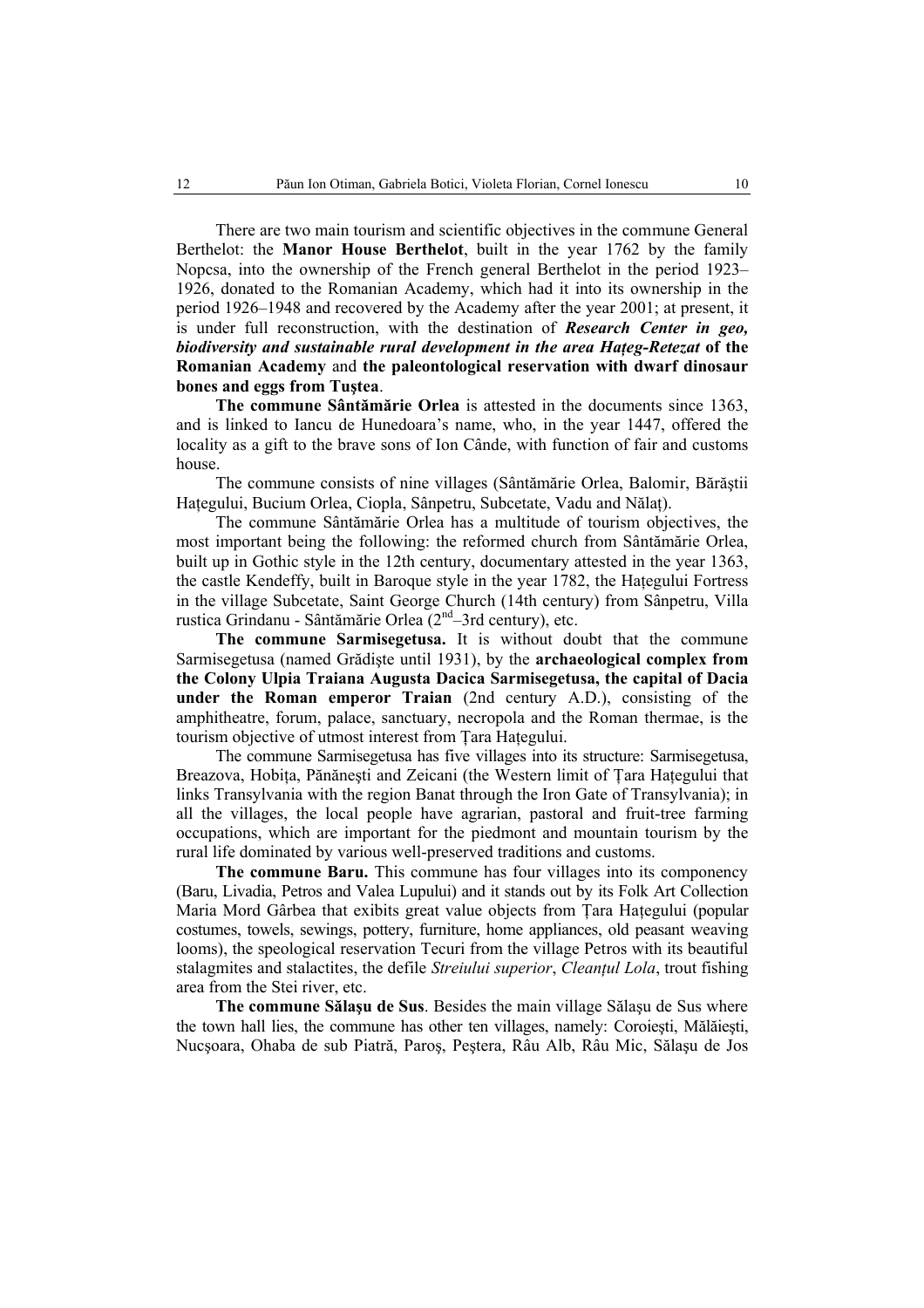and Zăvoi. Endowed with a unique landscape, the villages lying as pearls at the foot of the Retezat Massif, on the rivers stemming from the mountain, the commune Sălaşu de Sus has one of the richest highly attractive tourism supplies.

The commune was documentary attested in the year 1360; following the archaeological diggings, different objects from the Neolithic Age and the epoch of the primitive commune and ancient history were found: (carved stones, copper coins, Roman coins, Macedonian coins, funeral monuments, bricks, earth vessels belonging to the 12th Legion Gemeni, etc.

The most important historical monuments are the following: the fortified ruins of the noble court Jaroslav (14th century), the Orthodox Church (15th century), fortified site (15th century) from Sălăşu de Sus, the mediaeval fortress from Mălăieşti (16th century), the ruins dating back from the Roman period from Ohaba de sub Piatră, the Church from Paroş (15th century).

Besides the historical monuments, the commune Sălaşu de Sus is extremely rich in scientific, botanical and geological reservations, the most important being the following: the Scientific Reserve Gemenele from Retezat (located on the cadastral territory of the commune); the grasslands with daffodils (where the daffodil festival takes place in later May or early June every year; the natural reservation with *plantago holostei* (rare botanical species) from Vârful Pietrii in Ohaba de sub Piatră.

**The commune Răchitova** consists of seven villages: Răchitova – commune center, Boşta, Ciula Mare, Ciula Mică, Goteşti, Mesteacăn and Vălişoara; it was documentary attested for the first time in the second half of the 14th century.

The commune Răchitova is well-known in Tara Hategului and throughout Transylvania for its large plum plantations, from which the local people prepare the famous **Răchitova plum-brandy**.

The most representative historical monument in the commune, besides the churches from the 15th and 16th centuries from Răchitova, Ciula Mare and Vălişoara, is the watchtower – fortress built up from massive stone on a promontory in the 14th century.

On the territory of the village Răchitova, traces of gold exploitation in ancient times, in the Roman occupation period and from Middle Ages were discovered. In the village Ciula Mare pottery from the Bronze Age was discovered, and in the village Vălişoara 14 golden rings and tools from the Neolithic Age.

**The commune Pui** is the commune with the highest number of villages: Pui where the town hall lies, Băiești, Federi, Fizești, Galați, Hobița, Ohaba Ponor, Râu Bărbat, Râuşor, Şerel and Uric.

The commune Pui has the most remarkable tourism attractions for those interested in the knowledge and research of the natural reservations and protected areas and of caves with dwelling traces, such as: the natural reservation Peştera Şura Mare (Ohaba Ponor) with the 4,500 m length cave where the largest bat colony in the country is found; the Natural Park Grădiştea Muncelului–Cioclovina, important from the scientific point of view for its archaeological, geological,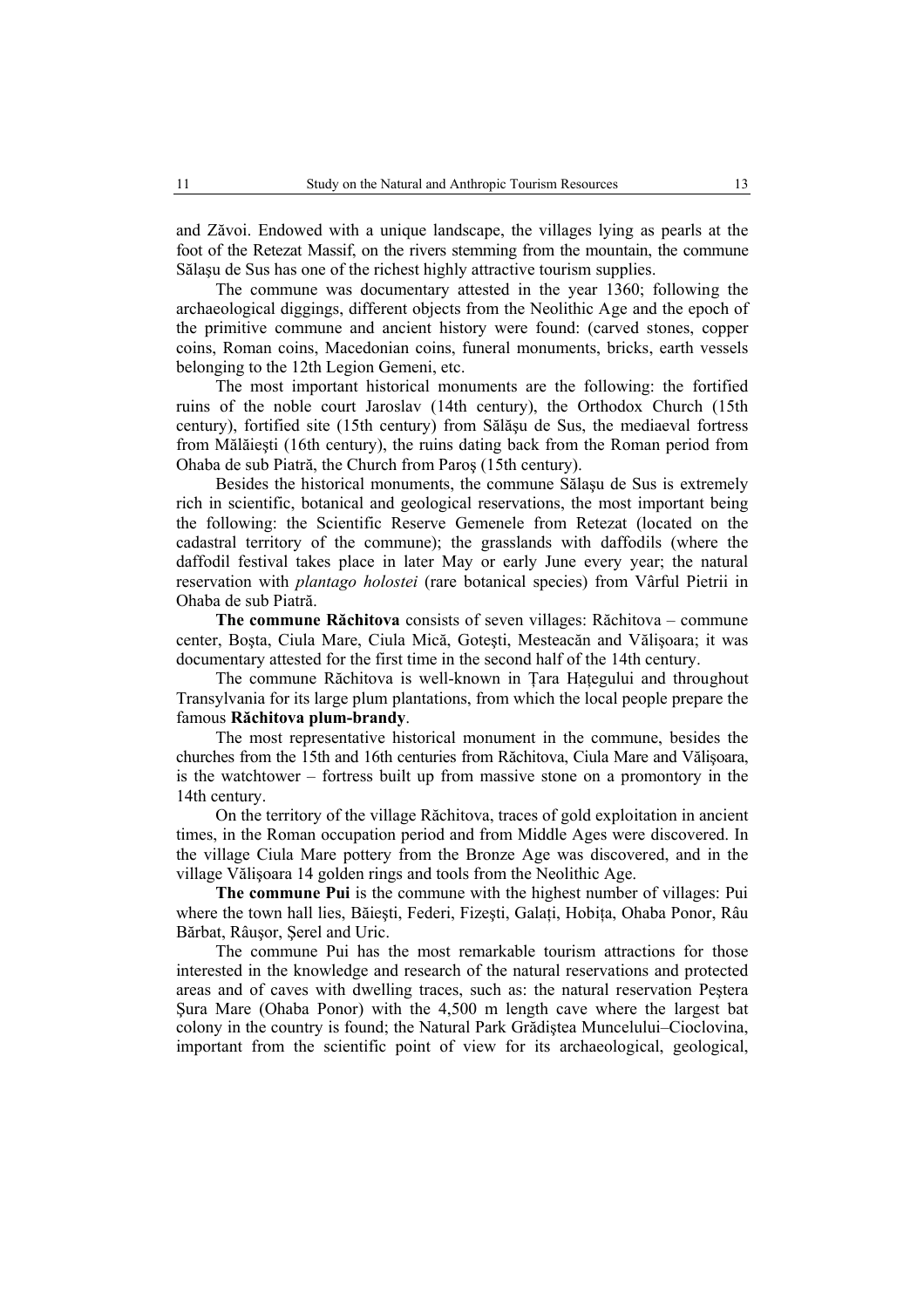speological, flora, fauna, anthropological and ethnological variety; eight fortified fortresses; the Cave Tecuri etc.

There are eight caves on the territory of the commune Pui: Federi, Coasta Vacii no.1, no. 2, no. 3, Cocoşului, Piatra Muntenilor and Tecuri.

**The town Haţeg** is the only town in the area, economic and social centre of influence, which also includes three belonging villages: Silvaşu de Sus, Silvaşu de Jos and Nălaţvad. The Aurochs Reservation from Silvăţ Forest (the most important reservation of this king in Romania) also lies on the cadastral territory of Hateg. The belonging villages include two objectives of maximum interest: the nun monastery Prislop from Silvaşu de Sus, dating back from the 14th century, located in an extremely beautiful scenery and the Manor House Nalatzi-Fay from the village Nălaţvad.

## **4.3. The rural tourism circuits in the area Haţeg–Retezat**

Although Ţara Haţegului – Retezat has priceless tourism assets, materialized into an extremely rich natural and anthropic supply, as it has been mentioned in the previous presentation of the rural localities, from the conducted survey it results that the tourism activity indicators (utilization of tourism spaces, organization of tourist information points, existence of tourism companies, etc.) are much under the profitability limit. We found no commercial company – organizing tourism activities (tourism circuits), no professional tourism promotion company in the area.

According to the researchers' opinion from the Romanian Academy, the following rural tourism circuits in the area Haţeg – Retezat can be developed in the future:

– **the spiritual (religious) tourism circuit** in which the main churches in the area are included: Densuş, Peşteana, Sântămărie Orlea, Colţ, Ostrov, Râu de Mori, Sânpetru, Monastery Prislop, etc;

– **the archaeological (historical) circuit**: Sarmisegetusa Ulpia Traiana, Cetatea Colţ (the Castle from the Carpathians), the Manor House Berthelot, the Castle Kendeffy, Villa Rustica Sântămărie Orlea, the Fortress from Haţeg – Subcetate, the Castle Nălatvad, Tower - Fortress Răchitova, etc.;

– **the scientific–tourism circuit**: Dwarf Dinosaur Park Haţeg, Gemenele Scientific Reserve (with special tourism access only for researchers), Retezat National Park, Grădiştea Muncelului – Cioclovina Natural Park, the caves from the commune Pui (speological circuit), Aurochs Reservation Hateg etc.;

– **the cultural rural tourism circuit** includes almost all the villages from Tara Hategului where the tourists can participate to different traditional agrarian, pastoral fests and festivals;

– **the mountain tourism circuit** includes the most developed tourism activities related to mountain hiking, mountaineering, on different mountain routes from the Retezat, Şureanu, Ţarcu, Poiana Ruscă mountains;

– **the sports tourism circuit** for skiing in the resort Râuşor or for the nautical sports on the accumulation lakes;